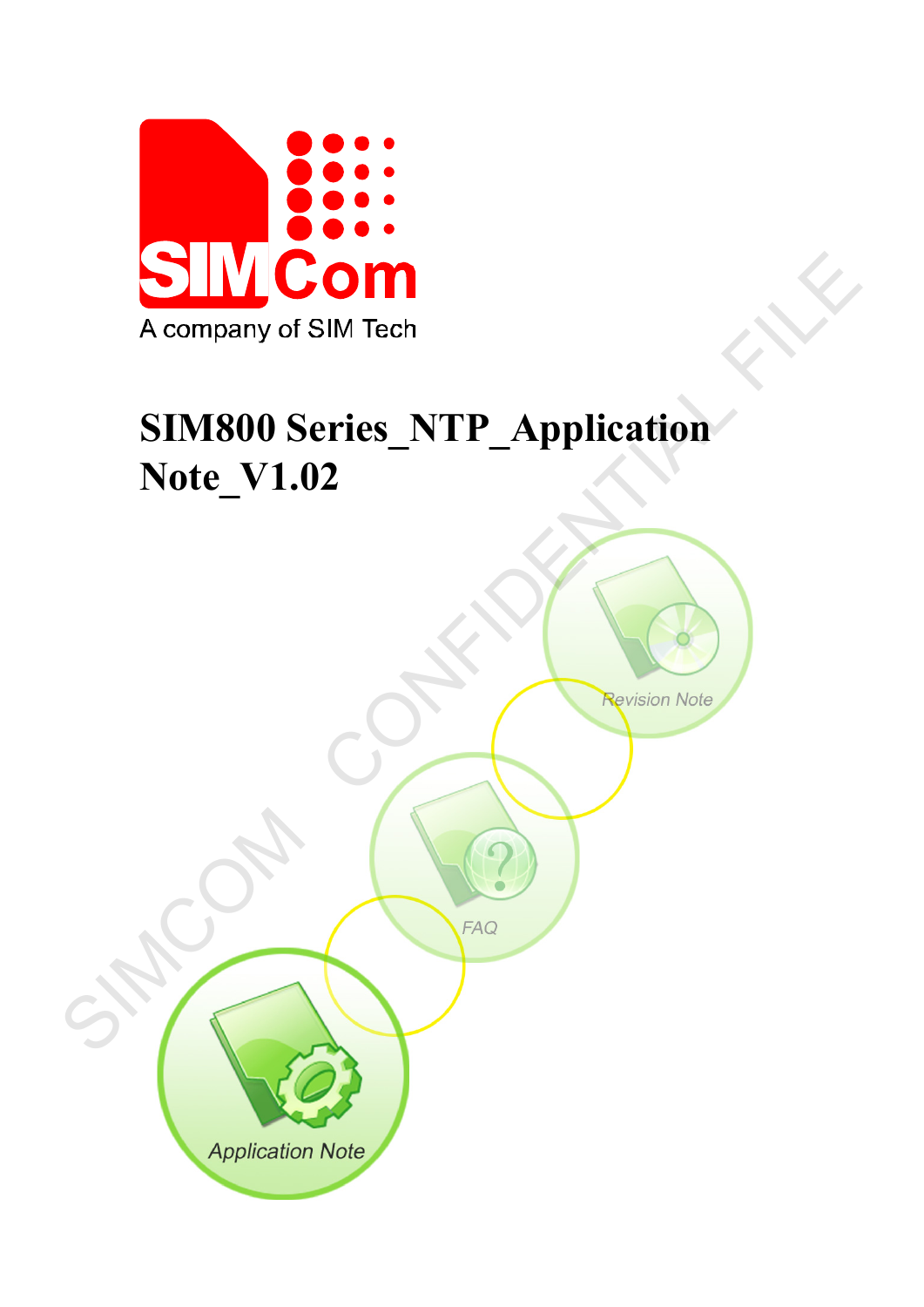

| Document Title      | SIM800 Series NTP Application Note       |
|---------------------|------------------------------------------|
| <b>Version</b>      | 1.02                                     |
| <b>Date</b>         | $2016 - 11 - 17$                         |
| <b>Status</b>       | Release                                  |
| Document Control ID | SIM800 Series NTP Application Note V1.02 |

#### **General Notes**

SIMCom offers this information as a service to its customers, to support application and engineering efforts that use the products designed by SIMCom. The information provided is based upon requirements specifically provided to SIMCom by the customers. SIMCom has not undertaken any independent search for additional relevant information, including any information that may be in the customer's possession. Furthermore, system validation of this product designed by SIMCom within a larger electronic system remains the responsibility of the customer or the customer's system integrator. All specifications supplied herein are subject to change. **Denument Control ID**<br>
SIMS00 Scries NTP\_Application Note V1.02<br>
General Notes<br>
SIMCom offers this information as a service to its customers, to support application and<br>
expirements that are the protoctal designed by SIMC

#### **Copyright**

This document contains proprietary technical information which is the property of Shanghai SIMCom Wireless Solutions Ltd, copying of this document and giving it to others and the using or communication of the contents thereof, are forbidden without express authority. Offenders are liable to the payment of damages. All rights reserved in the event of grant of a patent or the registration of a utility model or design. All specification supplied herein are subject to change without notice at any time.

*Copyright © Shanghai SIMCom Wireless Solutions Ltd. 2016*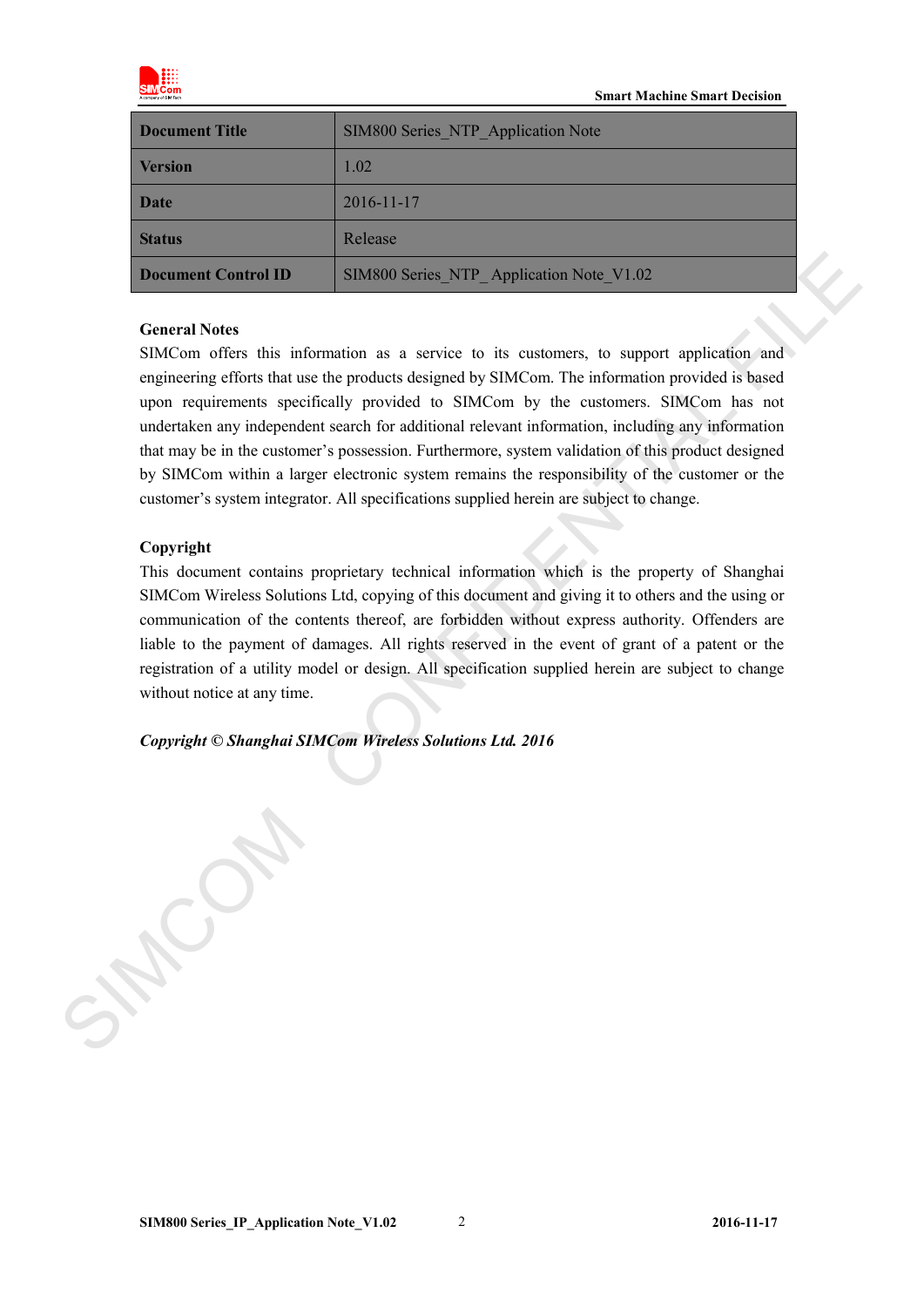

## **Contents**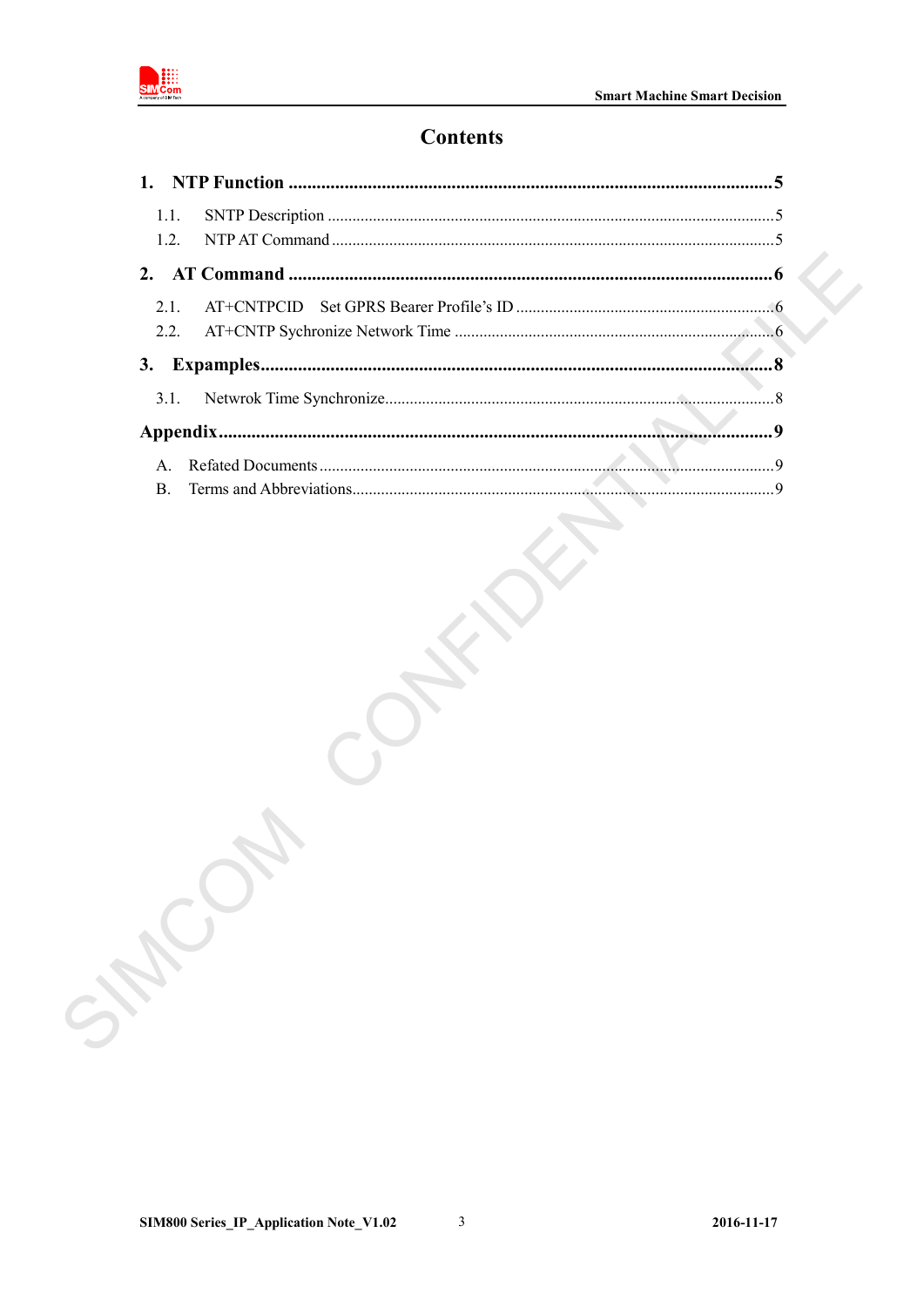

# **Version History**

| $1.00\,$<br>New version<br>Jumping<br>$1.01\,$<br>Jumping<br>Chapter Scope, Add projects<br>Chapter 3.1, Modify network time synchronization,;<br>Jumping<br>Add note.<br>1.02<br>Jumping<br><b>Chapter Scope</b><br><b>Scope</b><br>This document presents the AT command of NTP operation and application examples. This<br>document can apply to SIM800 series modules with NTP function.<br>SHOW | <b>Date</b>      | <b>Version</b> | What is new | <b>Author</b> |
|------------------------------------------------------------------------------------------------------------------------------------------------------------------------------------------------------------------------------------------------------------------------------------------------------------------------------------------------------------------------------------------------------|------------------|----------------|-------------|---------------|
|                                                                                                                                                                                                                                                                                                                                                                                                      | 2013-10-29       |                |             |               |
|                                                                                                                                                                                                                                                                                                                                                                                                      | 2014-06-30       |                |             |               |
|                                                                                                                                                                                                                                                                                                                                                                                                      |                  |                |             |               |
|                                                                                                                                                                                                                                                                                                                                                                                                      | $2016 - 11 - 17$ |                |             |               |
|                                                                                                                                                                                                                                                                                                                                                                                                      |                  |                |             |               |
|                                                                                                                                                                                                                                                                                                                                                                                                      |                  |                |             |               |
|                                                                                                                                                                                                                                                                                                                                                                                                      |                  |                |             |               |
|                                                                                                                                                                                                                                                                                                                                                                                                      |                  |                |             |               |
|                                                                                                                                                                                                                                                                                                                                                                                                      |                  |                |             |               |
|                                                                                                                                                                                                                                                                                                                                                                                                      |                  |                |             |               |
|                                                                                                                                                                                                                                                                                                                                                                                                      |                  |                |             |               |
|                                                                                                                                                                                                                                                                                                                                                                                                      |                  |                |             |               |
|                                                                                                                                                                                                                                                                                                                                                                                                      |                  |                |             |               |
|                                                                                                                                                                                                                                                                                                                                                                                                      |                  |                |             |               |
|                                                                                                                                                                                                                                                                                                                                                                                                      |                  |                |             |               |
|                                                                                                                                                                                                                                                                                                                                                                                                      |                  |                |             |               |
|                                                                                                                                                                                                                                                                                                                                                                                                      |                  |                |             |               |
|                                                                                                                                                                                                                                                                                                                                                                                                      |                  |                |             |               |
|                                                                                                                                                                                                                                                                                                                                                                                                      |                  |                |             |               |
|                                                                                                                                                                                                                                                                                                                                                                                                      |                  |                |             |               |
|                                                                                                                                                                                                                                                                                                                                                                                                      |                  |                |             |               |

# **Scope**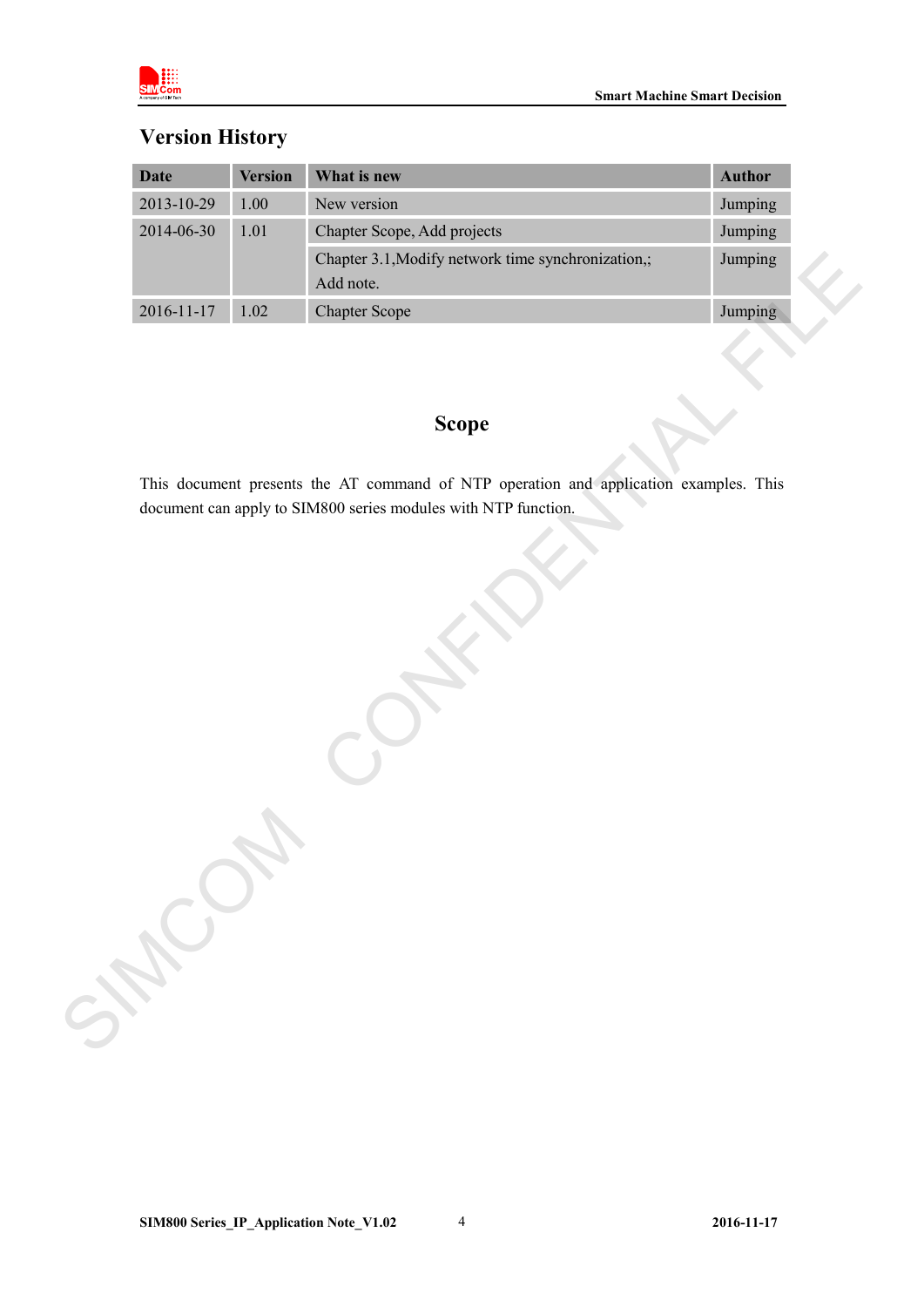

## <span id="page-4-0"></span>**1. NTP Function**

Network Time Protocol (NTP) is used to make computer time synchronization protocol, which allows the computer to its server or clock source (such as quartz, GPS, etc.) do synchronization, it can provide high-precision time correction (LAN with standard deviation of less than 1 millisecond between, WAN tens of milliseconds), and can be accessed by way of confirmation encryption protocol to prevent malicious attacks

#### <span id="page-4-1"></span>**1.1. SNTP Description**

SNTP: Simple Network Time Protocol.

SNTPV4 adapted from the NTP is mainly used to synchronize computer clocks in the Internet. SNTP for NTP function without full use of the situation. Compare previous NTP and SNTP versions, SNTPV4 introduction does not change the original NTP specification and implementation process, it is a further improvement of NTP support in a simple, stateless remote procedure calls to perform accurate and reliable mode of operation, which is similar to in the UDP / TIME protocol.

Currently SIM800 series modules only support SNTP function module.

#### <span id="page-4-2"></span>**1.2. NTPAT Command**

.

There are a set of AT commands to support the NTP operation.

millisecond between, WAN tens of milliseconds), and can be accessed by way of confirmation<br>encryption probabil to prescription<br>1.1. SYTP Description<br>1.1. The Decription of the STF is mainly used to synchronize computer cho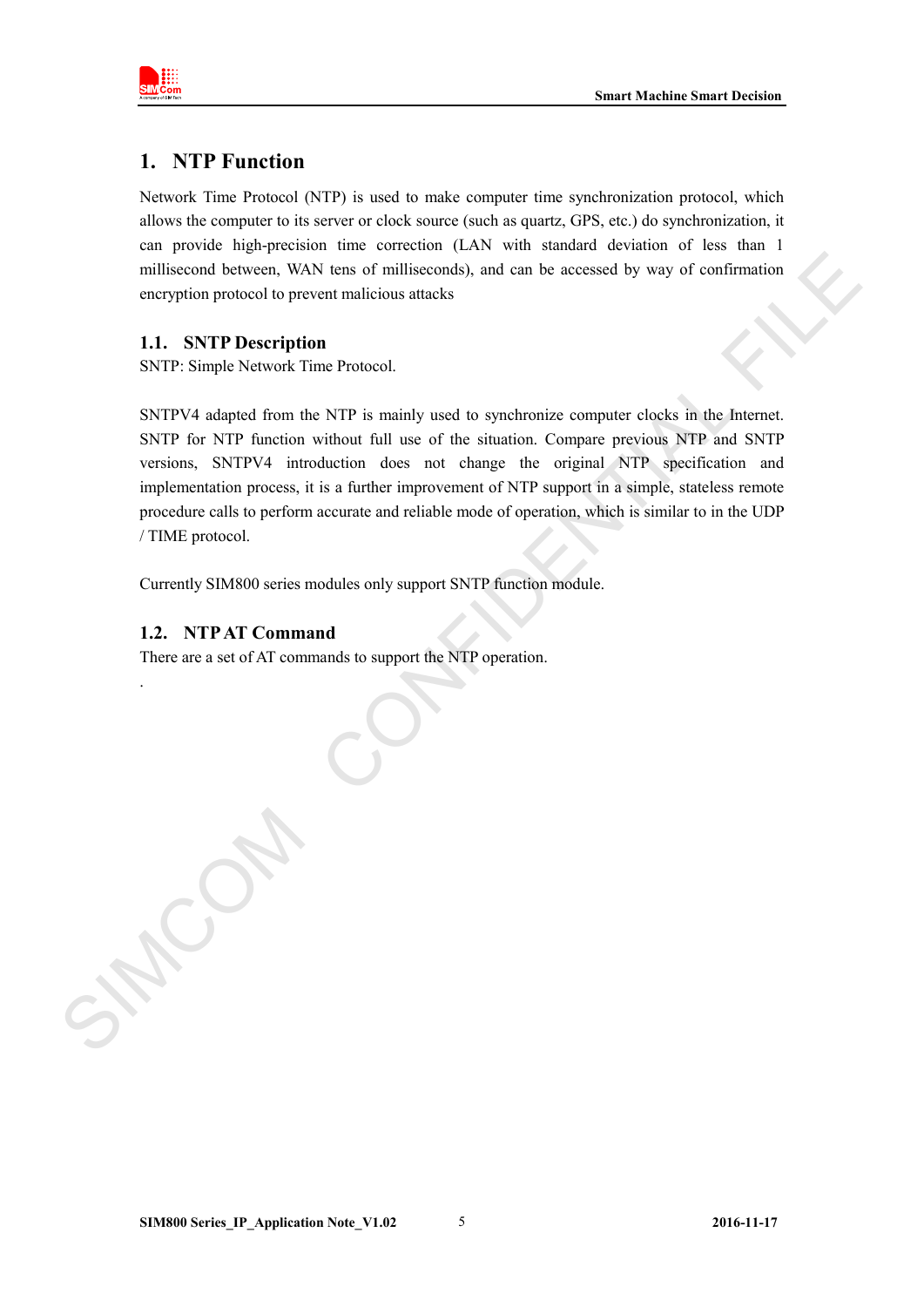



# <span id="page-5-0"></span>**2. AT Command**

SIM800 series modules provide NTP AT command as follows:

| <b>Command</b> | <b>Description</b>           |
|----------------|------------------------------|
| AT+CNTPCID     | Set GPRS bearer profile's ID |
| $AT+CNTP$      | Synchrosize network time     |

## <span id="page-5-1"></span>**2.1. AT+CNTPCID Set GPRS Bearer Profile's ID**

| <b>Test Command</b>                                | Response                                                                   |
|----------------------------------------------------|----------------------------------------------------------------------------|
| AT+CNTPCID=?                                       | + CNTPCID: (range of supporded <cid>s)<br/>OK</cid>                        |
|                                                    | Parameters<br>See Write Command                                            |
| Read Command<br><b>AT+CNTPCID?</b>                 | Response<br>+ CNTPCID: <cid><br/>OK</cid>                                  |
|                                                    | Parameters<br>See Write Command                                            |
| Write Command<br>AT+CNTPCID= <ci<br>d &gt;</ci<br> | Response<br>OK<br>If error is related to ME functionality:<br><b>ERROR</b> |
|                                                    | Parameters<br>$<$ cid $>$<br>Bearer profile identifier, refer to AT+SAPBR  |
| Reference<br>2.2.                                  | Note<br><b>AT+CNTP</b> Sychronize Network Time                             |

# <span id="page-5-2"></span>**2.2. AT+CNTP Sychronize Network Time**

| <b>AT+CNTP</b> Synchronize Network Time |                                                                      |
|-----------------------------------------|----------------------------------------------------------------------|
| <b>Test Command</b>                     | Response                                                             |
| $AT+CNTP=?$                             | $+CNTP$ : (length of $\leq$ ntp server>, range of $\leq$ time zone>) |
|                                         |                                                                      |
|                                         | $\alpha$                                                             |
|                                         | Parameter                                                            |
|                                         | See Write Command                                                    |
| Read Command                            | Response                                                             |
| $AT+CNTP?$                              | + CNTP: <ntp sever="">, <time zone=""></time></ntp>                  |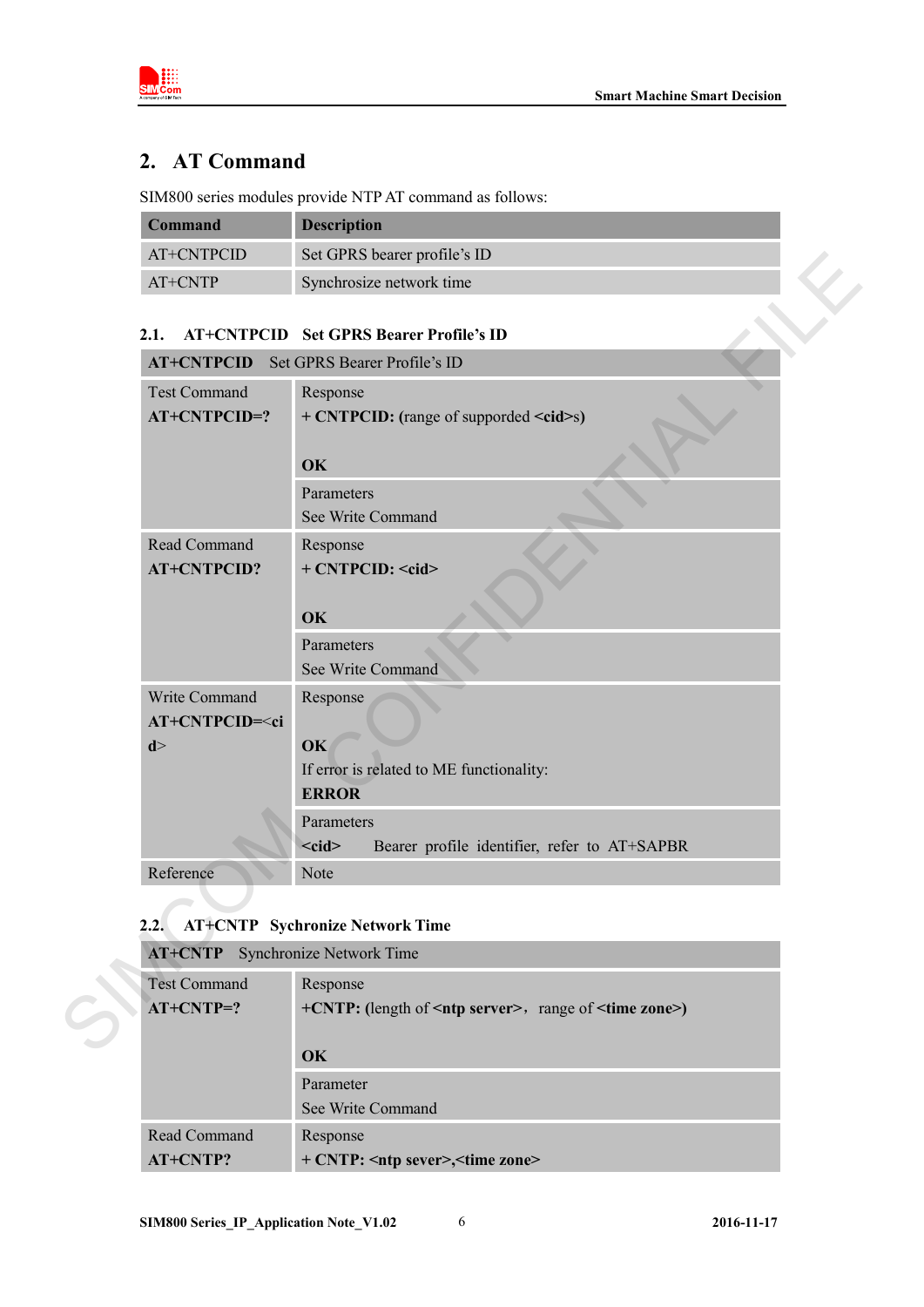

|                                                   | OK                                                                                                  |
|---------------------------------------------------|-----------------------------------------------------------------------------------------------------|
|                                                   | Parameter                                                                                           |
|                                                   | See Write Command                                                                                   |
| Write Command                                     | Response                                                                                            |
| $AT+CNTP=\nntp$                                   | OK                                                                                                  |
| server>[, <time< th=""><th>Parameter</th></time<> | Parameter                                                                                           |
| $\mathbf{zone}$                                   | NTP server's url<br><ntp server=""></ntp>                                                           |
|                                                   | <time zone=""><br/>Local time zone, the range is <math>(-47 \text{ to } 48)</math>, in fact,</time> |
|                                                   | time zone range (-12 to 12), but taking into account that some countries                            |
|                                                   | and regions will use half time zone, or even fourth time zone, so the                               |
|                                                   | entire extended four time zones X, so that when the time zone of the                                |
|                                                   | input integers are used, without the need for decimal. Time zone in                                 |
|                                                   | front of the West if it is a negative number indicates the time zone.                               |
| <b>Execution command</b>                          | Response                                                                                            |
| <b>AT+CNTP</b>                                    | OK                                                                                                  |
|                                                   |                                                                                                     |
|                                                   | +CNTP: <code></code>                                                                                |
|                                                   | Parameter                                                                                           |
|                                                   | Network time synchronization is successful<br>$<$ code $>$<br>1                                     |
|                                                   | Network Error<br>61                                                                                 |
|                                                   | DNS resolution error<br>62                                                                          |
|                                                   | <b>Connection Erro</b><br>63                                                                        |
|                                                   | Service response error<br>64                                                                        |
|                                                   | Service Response Timeout<br>65                                                                      |
| Reference                                         | <b>Note</b>                                                                                         |
|                                                   | After successful synchronization time, you can use $AT + CCLK$ to                                   |
|                                                   | query local time.                                                                                   |
|                                                   |                                                                                                     |
|                                                   |                                                                                                     |
|                                                   |                                                                                                     |
|                                                   |                                                                                                     |
|                                                   |                                                                                                     |
|                                                   |                                                                                                     |
|                                                   |                                                                                                     |
| SHOWN                                             |                                                                                                     |
|                                                   |                                                                                                     |
|                                                   |                                                                                                     |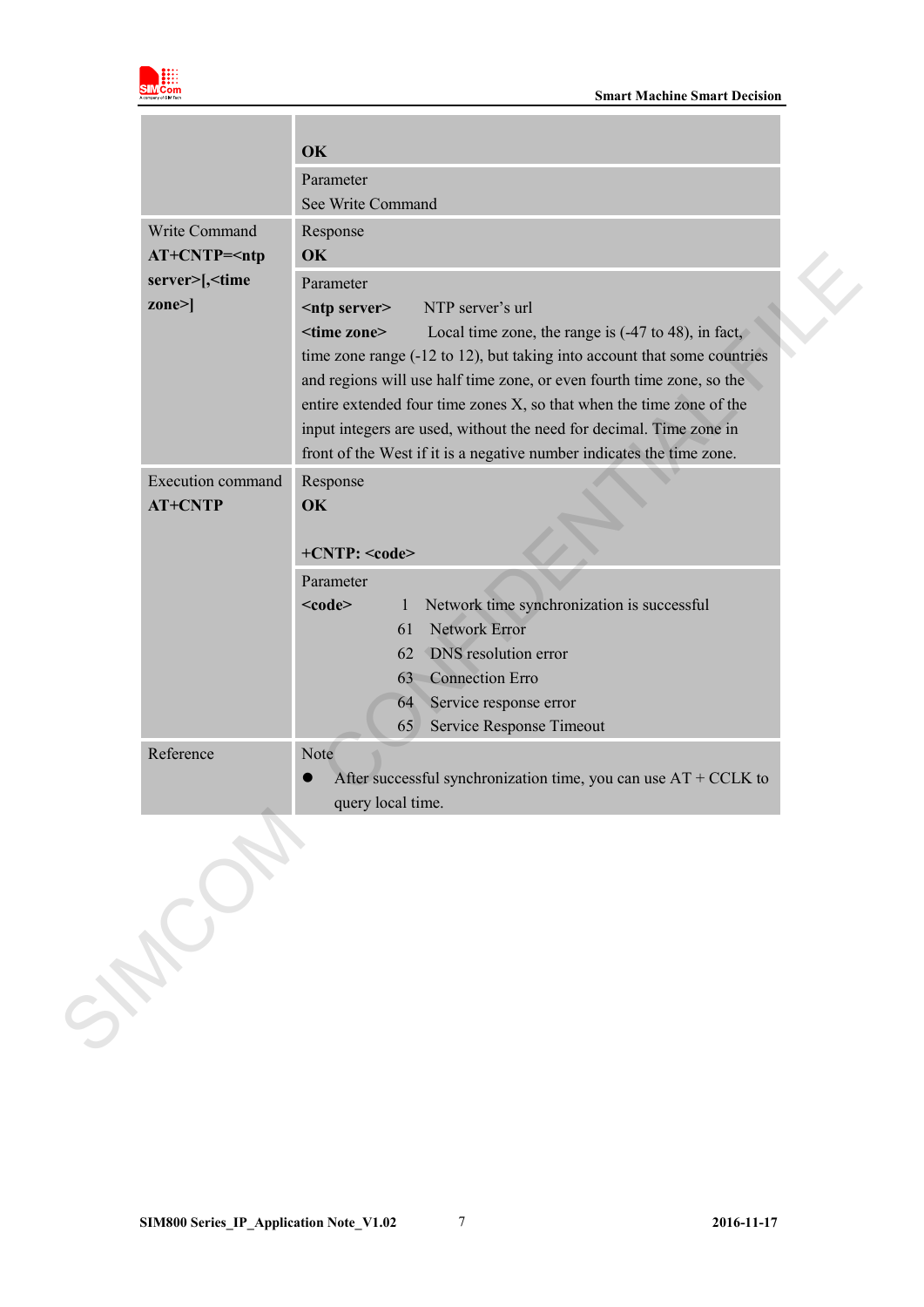

# <span id="page-7-0"></span>**3. Expamples**

There are some examples to explain how to use these commands.

In the "Grammar" columns of following tables, input of AT commands are in black, module return values are in blue.

<span id="page-7-1"></span>

| Grammar                                                                           | <b>Description</b>                                                                                                                          |
|-----------------------------------------------------------------------------------|---------------------------------------------------------------------------------------------------------------------------------------------|
| AT+SAPBR=3,1, "Contype","GPRS"<br>OK<br>AT+SAPBR=3,1, "APN", "CMNET"<br><b>OK</b> | Configure bearer profile 1                                                                                                                  |
| $AT+SAPBR=1,1$<br>OK                                                              | To open a GPRS context.                                                                                                                     |
| AT+CNTPCID=1<br>OK                                                                | Set NTP Use bear profile 1                                                                                                                  |
| AT+CNTP="202.120.2.101",32<br>OK                                                  | Set NTP service url and local time zone<br>Note: Here's 32 actually represent<br>$32/4=8$ , which means that eight East<br>region, Beijing. |
| AT+CNTP<br>OK<br>$+CNTP:1$                                                        | <b>Start Sync Network Time</b>                                                                                                              |
| AT+CCLK?                                                                          | Query local time                                                                                                                            |
| +CCLK: "13/09/11,20:23:25+32"<br>OK                                               | Here's timezone may different with that<br>in CNTP setting.                                                                                 |
|                                                                                   |                                                                                                                                             |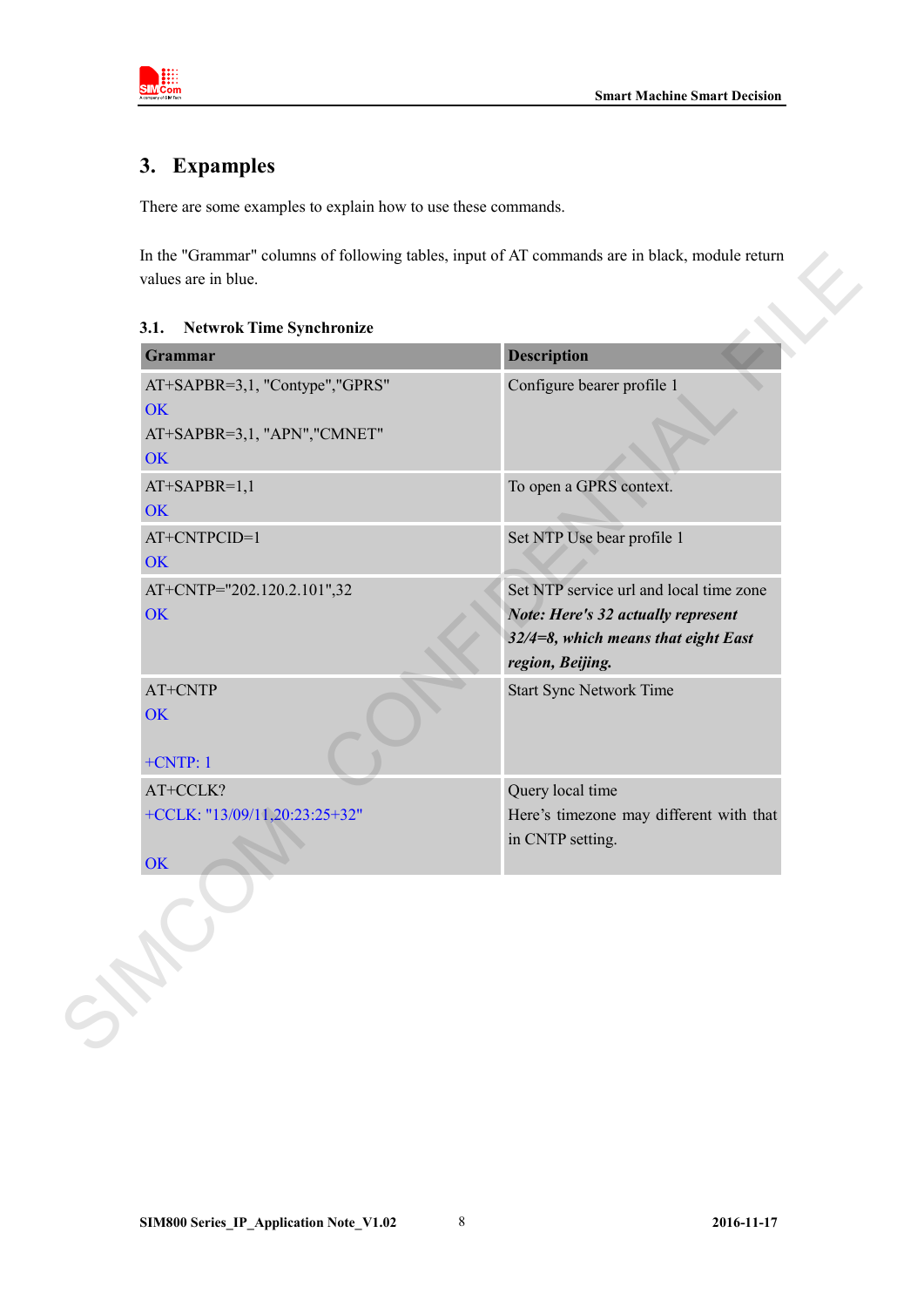

# <span id="page-8-0"></span>**Appendix**

#### <span id="page-8-1"></span>**A. Refated Documents**

| <b>SN</b> | Document name                   | <b>Remark</b> |  |
|-----------|---------------------------------|---------------|--|
|           | SIM800 Series AT Command Manual |               |  |
|           |                                 |               |  |

## <span id="page-8-2"></span>**B. Terms and Abbreviations**

| SN                         | Remark<br><b>Document name</b>                                              |
|----------------------------|-----------------------------------------------------------------------------|
| $[1]$                      | SIM800 Series AT Command Manual                                             |
|                            |                                                                             |
|                            | <b>B.</b> Terms and Abbreviations                                           |
| <b>Abbreviation</b>        | <b>Description</b>                                                          |
| <b>EVB</b>                 | <b>Evaluation Board</b>                                                     |
| <b>NTP</b>                 | Network Time Protocol                                                       |
| $\ensuremath{\mathsf{TE}}$ | Terminal Equipment                                                          |
| TA                         | <b>Terminal Adapter</b>                                                     |
| <b>DTE</b>                 | Data Terminal Equipment or plainly "the application" which is running on an |
|                            | embedded system                                                             |
| $DCE$                      | Data Communication Equipment or facsimile DCE(FAX modem, FAX board)         |
| $\rm ME$                   | Mobile Equipment                                                            |
| MS                         | Mobile Station                                                              |
|                            |                                                                             |

**SIM800 Series\_IP\_Application Note\_V1.02** 9 **2016-11-17**